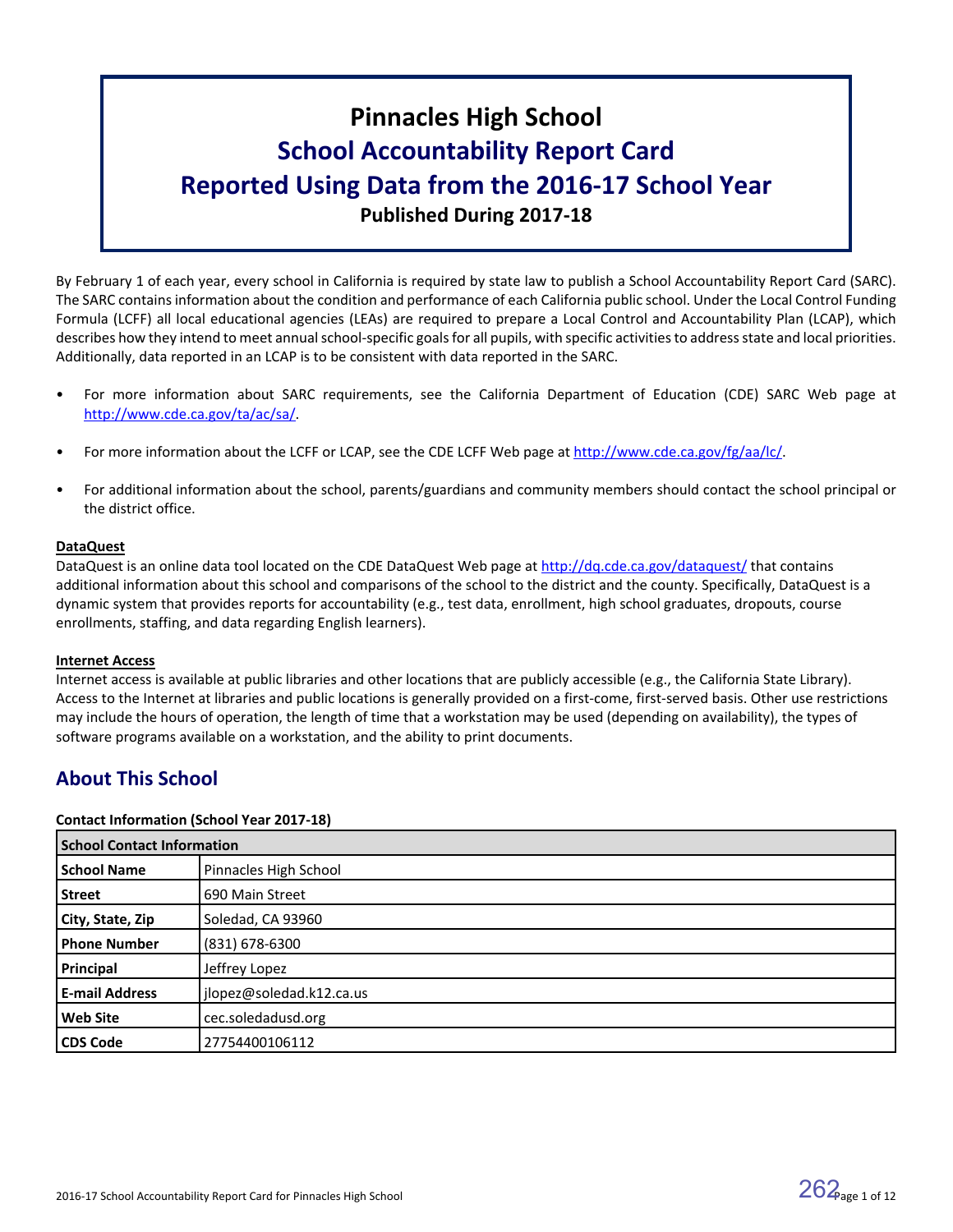| <b>District Contact Information</b> |                                 |  |  |
|-------------------------------------|---------------------------------|--|--|
| <b>District Name</b>                | Soledad Unified School District |  |  |
| <b>I Phone Number</b>               | (831) 678-3987                  |  |  |
| Superintendent                      | Timothy J. Vanoli               |  |  |
| l E-mail Address                    | tvanoli@soledad.k12.ca.us       |  |  |
| l Web Site                          | l www.soledad.k12.ca.us         |  |  |

# **School Description and Mission Statement (School Year 2017-18)**

Our vision is to inspire students to become life-long learners who will contribute positively to the community and thrive as individuals in a global society.

Our Mission: Pinnacles High School challenges students through meaningful, relevant, and standards-based curriculum that prepares them for career and college. The Pinnacles High School is an alternative education school within the Community Education center (CEC) that also offers Adult Education (GED) and a transition program for adult students of special needs.

#### **Student Enrollment by Grade Level (School Year 2016-17)**

| Grade                   | <b>Number of</b> |
|-------------------------|------------------|
| Level                   | <b>Students</b>  |
| Grade 10                |                  |
| Grade 11                | 13               |
| Grade 12                | 14               |
| <b>Total Enrollment</b> | 28               |

# **Student Enrollment by Group (School Year 2016-17)**

| <b>Student</b><br>Group                | <b>Percent of</b><br><b>Total Enrollment</b> |
|----------------------------------------|----------------------------------------------|
| <b>Black or African American</b>       | 0                                            |
| American Indian or Alaska Native       | 0                                            |
| Asian                                  | 3.6                                          |
| <b>Filipino</b>                        | 0                                            |
| <b>Hispanic or Latino</b>              | 89.3                                         |
| Native Hawaiian or Pacific Islander    | 3.6                                          |
| White                                  | 3.6                                          |
| <b>Two or More Races</b>               | 0                                            |
| <b>Socioeconomically Disadvantaged</b> | 96.4                                         |
| <b>English Learners</b>                | 21.4                                         |
| <b>Students with Disabilities</b>      | 17.9                                         |
| <b>Foster Youth</b>                    | 3.6                                          |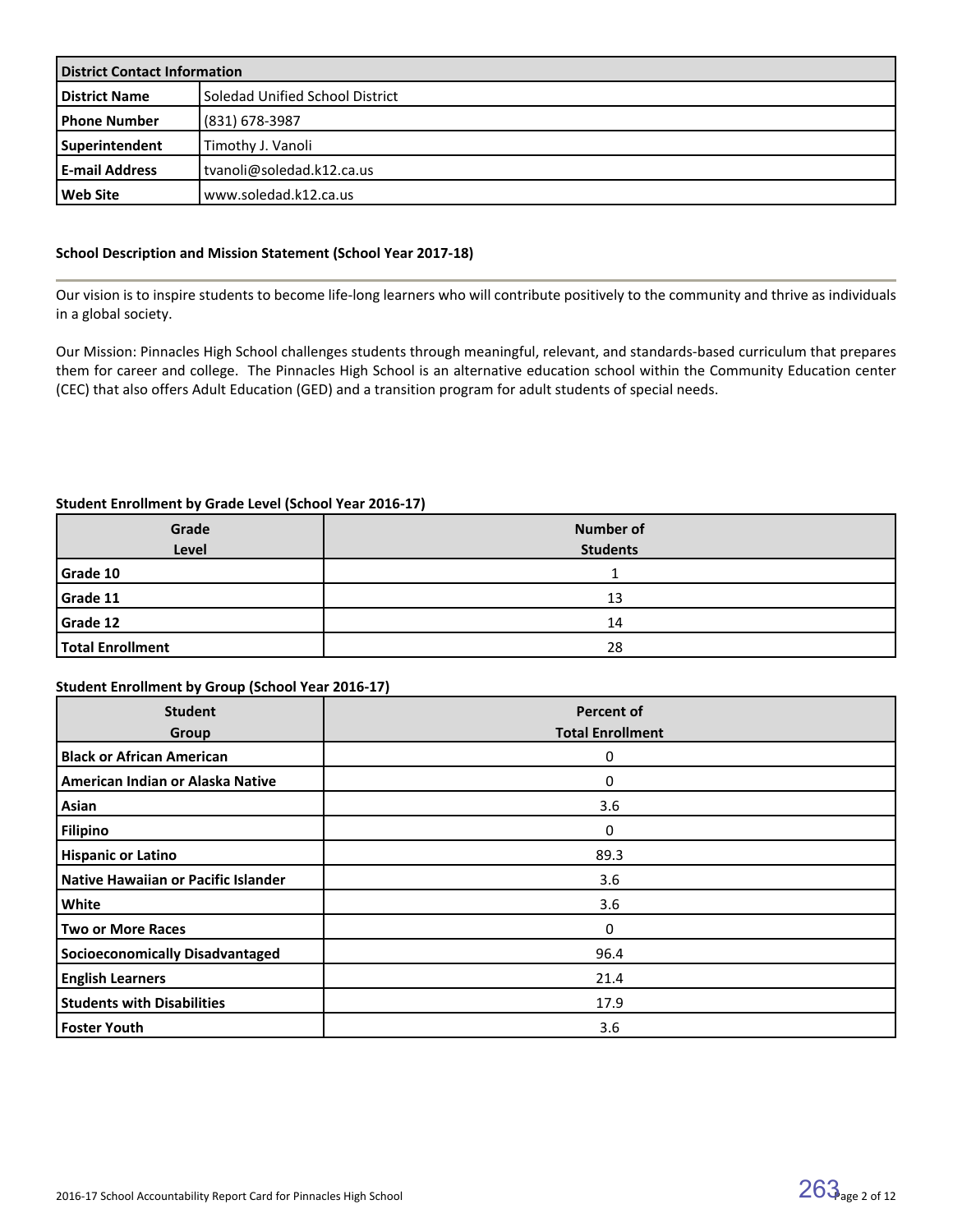# **A. Conditions of Learning**

# **State Priority: Basic**

The SARC provides the following information relevant to the State priority: Basic (Priority 1):

- Degree to which teachers are appropriately assigned and fully credentialed in the subject area and for the pupils they are teaching;
- Pupils have access to standards-aligned instructional materials; and
- School facilities are maintained in good repair.

# **Teacher Credentials**

|                                                                           |         | <b>District</b> |         |         |
|---------------------------------------------------------------------------|---------|-----------------|---------|---------|
| <b>Teachers</b>                                                           | 2015-16 | 2016-17         | 2017-18 | 2017-18 |
| l With Full Credential                                                    | 8       | 7.5             | 4.25    | 198     |
| l Without Full Credential                                                 |         |                 |         | 15      |
| <b>Teaching Outside Subject Area of Competence (with full credential)</b> |         |                 |         |         |

#### **Teacher Misassignments and Vacant Teacher Positions**

| Indicator                                             | 2015-16 | 2016-17 | 2017-18 |
|-------------------------------------------------------|---------|---------|---------|
| <b>Misassignments of Teachers of English Learners</b> |         |         |         |
| Total Teacher Misassignments *                        |         |         |         |
| Vacant Teacher Positions                              |         |         |         |

Note: "Misassignments" refers to the number of positions filled by teachers who lack legal authorization to teach that grade level, subject area, student group, etc.

\* Total Teacher Misassignments includes the number of Misassignments of Teachers of English Learners.

#### **Quality, Currency, Availability of Textbooks and Instructional Materials (School Year 2017-18)**

#### **Year and month in which data were collected:** June 2016

Every student has a textbook that is in good condition and consistent with the content and cycles of the curriculum frameworks adopted by the State Board of Education.

| <b>Subject</b>               | Textbooks and Instructional Materials/<br><b>Year of Adoption</b>                                                                                                                                                                                        | <b>From</b><br><b>Most Recent</b><br><b>Adoption?</b> | <b>Percent of Students</b><br><b>Lacking Own</b><br><b>Assigned Copy</b> |
|------------------------------|----------------------------------------------------------------------------------------------------------------------------------------------------------------------------------------------------------------------------------------------------------|-------------------------------------------------------|--------------------------------------------------------------------------|
| <b>Reading/Language Arts</b> | 2016 - HMH Collections - All students are provided<br>an individual textbook or instructional material as<br>determined by verification from Aeries<br>Database/Office - 2017. All textbooks are state-<br>adopted and aligned with Soledad High School. | Yes                                                   | 0                                                                        |
| <b>Mathematics</b>           | All students are provided an individual textbook or<br>instructional material as determined by verification<br>from Aeries Database/Office - 2017. All textbooks<br>are state-adopted and aligned with Soledad High<br>School.                           | Yes                                                   | 0                                                                        |
| <b>Science</b>               | All students are provided an individual textbook or<br>instructional material as determined by verification<br>from Aeries Database/Office - 2017. All textbooks<br>are state-adopted and aligned with Soledad High<br>School.                           | Yes                                                   | 0                                                                        |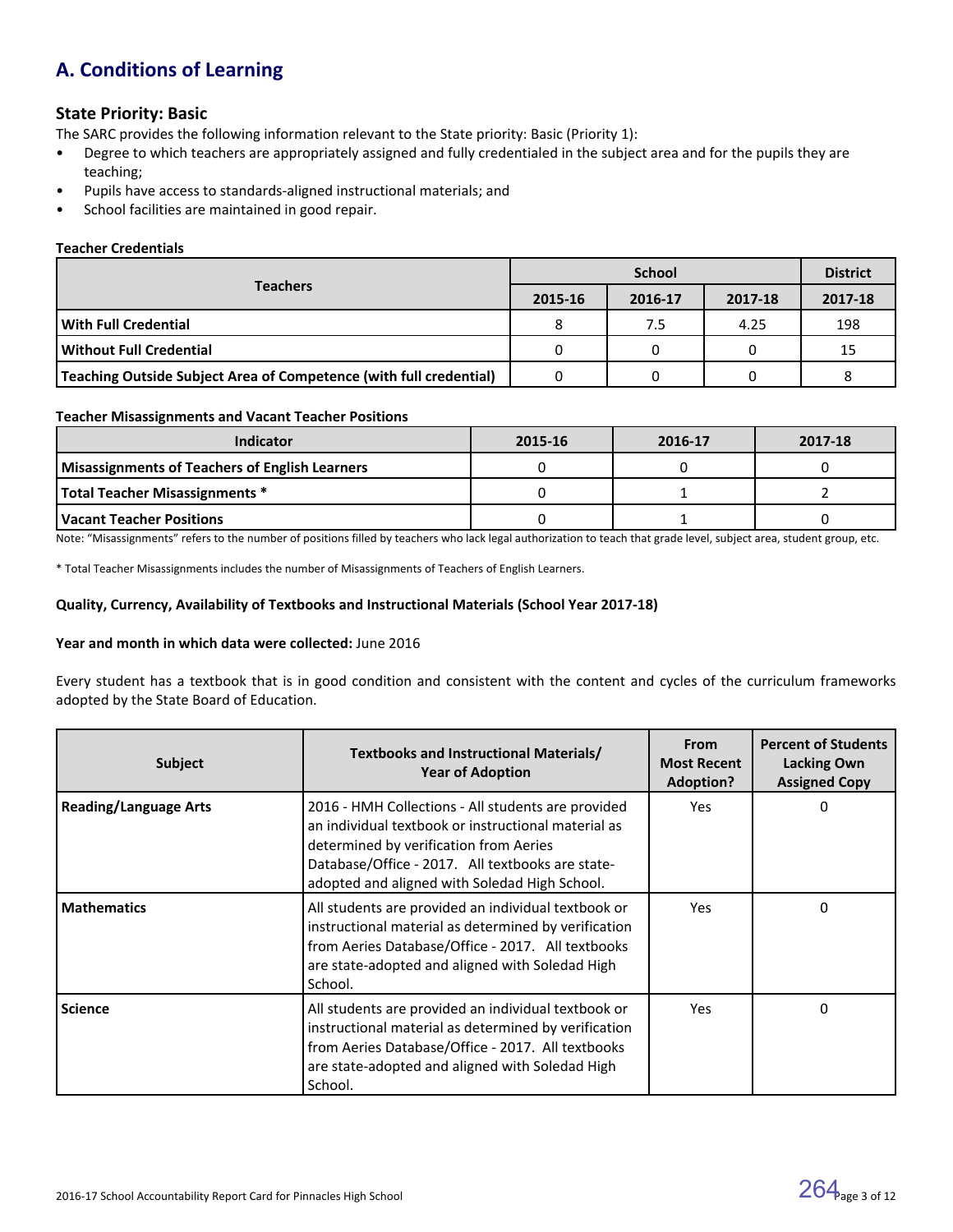| Subject                                              | Textbooks and Instructional Materials/<br><b>Year of Adoption</b>                                                                                                                                                              | From<br><b>Most Recent</b><br><b>Adoption?</b> | <b>Percent of Students</b><br><b>Lacking Own</b><br><b>Assigned Copy</b> |
|------------------------------------------------------|--------------------------------------------------------------------------------------------------------------------------------------------------------------------------------------------------------------------------------|------------------------------------------------|--------------------------------------------------------------------------|
| <b>History-Social Science</b>                        | All students are provided an individual textbook or<br>instructional material as determined by verification<br>from Aeries Database/Office 2017. All textbooks are<br>state-adopted and aligned with Soledad High School.      | <b>Yes</b>                                     | 0                                                                        |
| <b>Foreign Language</b>                              | Students who need foreign language credits are<br>enrolled concurrently in the local Hartnell College<br>classes.                                                                                                              | N <sub>o</sub>                                 | 0                                                                        |
| Health                                               | All students are provided an individual textbook or<br>instructional material as determined by verification<br>from Aeries Database/Office - 2017. All textbooks<br>are state-adopted and aligned with Soledad High<br>School. | Yes                                            | 0                                                                        |
| <b>Visual and Performing Arts</b>                    | Teachers assign art credits for specific art projects<br>and students can create their own projects through<br>their choice of mediums such as painting, poetry,<br>songs, arts and crafts and silk painting.                  | Yes                                            | 0                                                                        |
| <b>Science Laboratory Equipment</b><br>(grades 9-12) | All students are provided an individual textbook or<br>instructional material as determined by verification<br>from Aeries Database/Office - 2016 All textbooks<br>are state-adopted and aligned with Soledad High<br>School.  | Yes                                            | 0                                                                        |

#### **School Facility Conditions and Planned Improvements (Most Recent Year)**

Currently the facilities are in good working condition. The restrooms are in good working order.

Pinnacles High School was moved to a new facility on October 26, 1992. It consists of two classrooms and an office. A basketball/volleyball court is adjacent to the classrooms for use in physical education classes. On the same site is an adult education classroom, and a learning center, Two student restrooms and one staff restroom are in good working condition.

The facility is clean. The students take pride in the building as is evidenced by the lack of graffiti in and around the facility. There have been only two cases of graffiti in the bathrooms during the past year. This is also partly due to reward and ownership procedures that have been established by the teachers and the administration of the school. The students are rewarded for keeping their bathrooms clean, by being given special bathroom decorations and non-toxic products such as hand lotions.

The district has been researching the purchase of land and other options to expand the school site, as an increase in classroom and office space is needed. In 2007 Pinnacles installed 3 benches by the student restrooms and 2 new basketball backboards. In 2007 Pinnacles' side wall by the boy's restroom was replaced due to rot.

The school was completely landscaped in 1993-94 by students in the Community as School Program in partnership with the landscape architect and Director of Maintenance and Operations for the district. In 2009 the students obtained 50 plants from a local nursery and planted those plants throughout the campus. The students are also growing several bushes and trees in wood boxes along the fence. Over the summer, several student volunteers helped to repaint the railings, lines on the basketball court and in the parking lot. They also painted the doors and painted over chipped paint areas along the outside walls. Another group of students helped to redecorate classrooms and to organize the books on the bookshelves.

Pinnacles High School is a safe school. The school has maintained a strong working relationship with the Police department in Soledad and their response to any emergency is immediate.

District maintenance staff ensures that the repairs necessary to keep the school in good repair and working order are completed in a timely manner. A work order process is used to ensure sufficient service and that emergency repairs are given the highest priority. Custodial staff is assigned to clean the school daily and any concerns are addressed in a timely manner.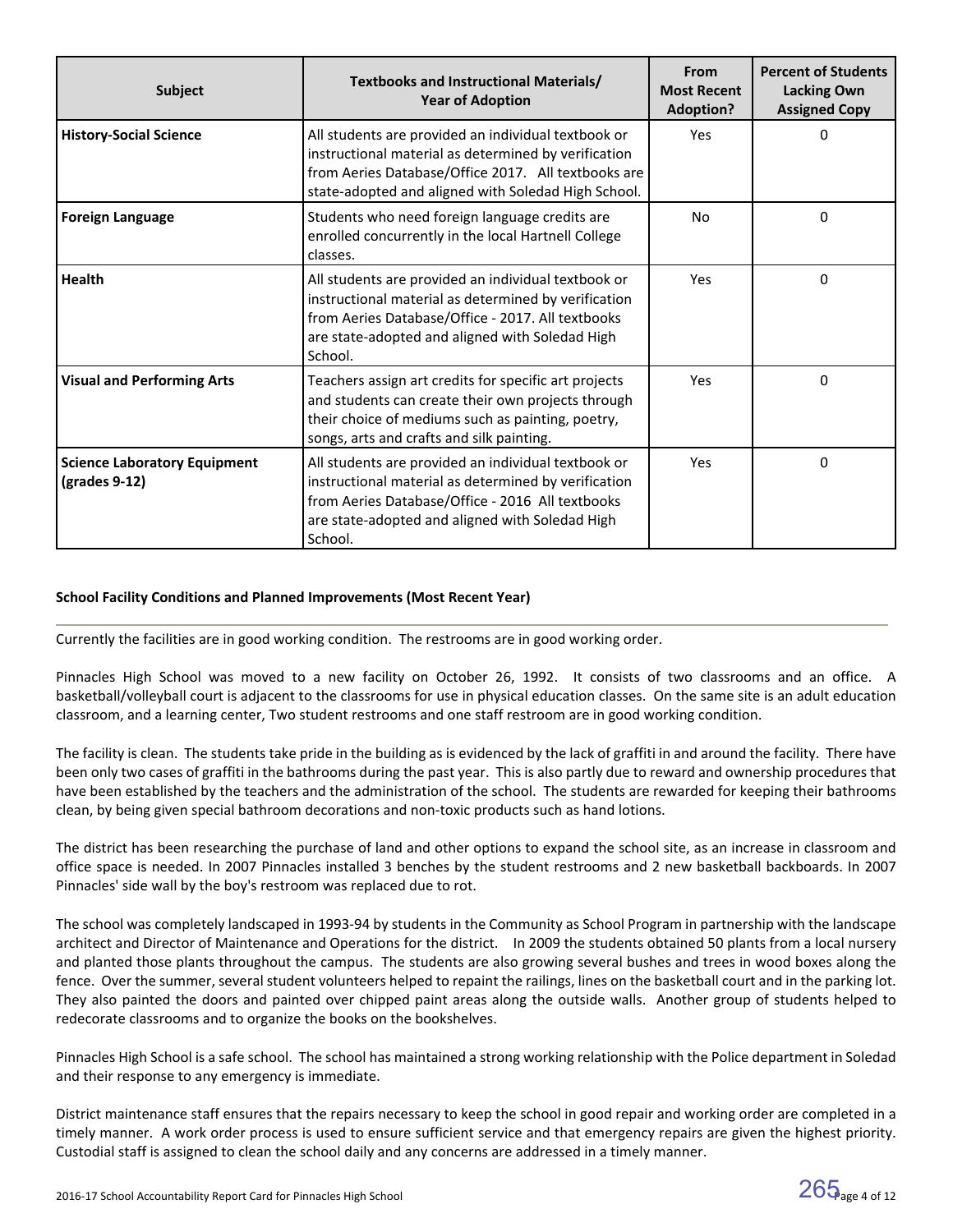The district participates in the State School Deferred Maintenance Program, which provides state matching funds on a dollar-for-dollar basis, to assist school districts with expenditures for major repair or replacement of existing school building components. Typically, this includes roofing, plumbing, heating, air conditioning, electrical systems, interior or exterior painting and floor systems.

The school buildings, grounds and restrooms are well maintained and fully functional. In Summer, 2005 the entire school was painted and installations were new linoleum in the staff bathroom, new carpets in Rooms 5 and 6 and a new phone system. In Summer, 2006 three new benches were added to the student outside eating area. In Fall, 2007 an outside wall was repaired by the girl's bathroom. In Winter, 2007 the school's roof was re-tarred to protect classrooms from leaks during the rains. In Fall, 2008 a shade structure was installed to protect students from the elements in the outside eating area. In Summer, 2009 Promethean interactive white boards were installed in all Pinnacles' classrooms.

The administration conducts monthly school walk-throughs to look for and to mitigate safety hazards and to resolve repair issues. Students help to keep the campus clean by raking leaves and picking up garbage on a daily basis. On most days, our campus is very clean and beautiful.

# **School Facility Good Repair Status (Most Recent Year)**

Using the **most recently collected** FIT data (or equivalent), provide the following:

- Determination of repair status for systems listed
- Description of any needed maintenance to ensure good repair
- The year and month in which the data were collected
- The overall rating

| <b>School Facility Good Repair Status (Most Recent Year)</b><br>Year and month of the most recent FIT report: 08/03/2017 |                      |      |      |                                |  |
|--------------------------------------------------------------------------------------------------------------------------|----------------------|------|------|--------------------------------|--|
|                                                                                                                          | <b>Repair Status</b> |      |      | <b>Repair Needed and</b>       |  |
| <b>System Inspected</b>                                                                                                  | Good                 | Fair | Poor | <b>Action Taken or Planned</b> |  |
| Systems: Gas Leaks, Mechanical/HVAC,<br>Sewer                                                                            | X                    |      |      | None                           |  |
| <b>Interior: Interior Surfaces</b>                                                                                       | X                    |      |      | None                           |  |
| <b>Cleanliness: Overall Cleanliness, Pest/</b><br>Vermin Infestation                                                     | X                    |      |      | none                           |  |
| <b>Electrical: Electrical</b>                                                                                            | X                    |      |      | None                           |  |
| Restrooms/Fountains: Restrooms, Sinks/<br><b>Fountains</b>                                                               | X                    |      |      | None                           |  |
| <b>Safety: Fire Safety, Hazardous Materials</b>                                                                          | X                    |      |      | None                           |  |
| <b>Structural: Structural Damage, Roofs</b>                                                                              | X                    |      |      | None                           |  |
| External: Playground/School Grounds,<br>Windows/Doors/Gates/Fences                                                       | X                    |      |      | None                           |  |

# **Overall Facility Rating (Most Recent Year)**

| Year and month of the most recent FIT report: 08/03/2017 |           |      |      |      |  |  |
|----------------------------------------------------------|-----------|------|------|------|--|--|
|                                                          | Exemplary | Good | Fair | Poor |  |  |
| <b>Overall Rating</b>                                    |           |      |      |      |  |  |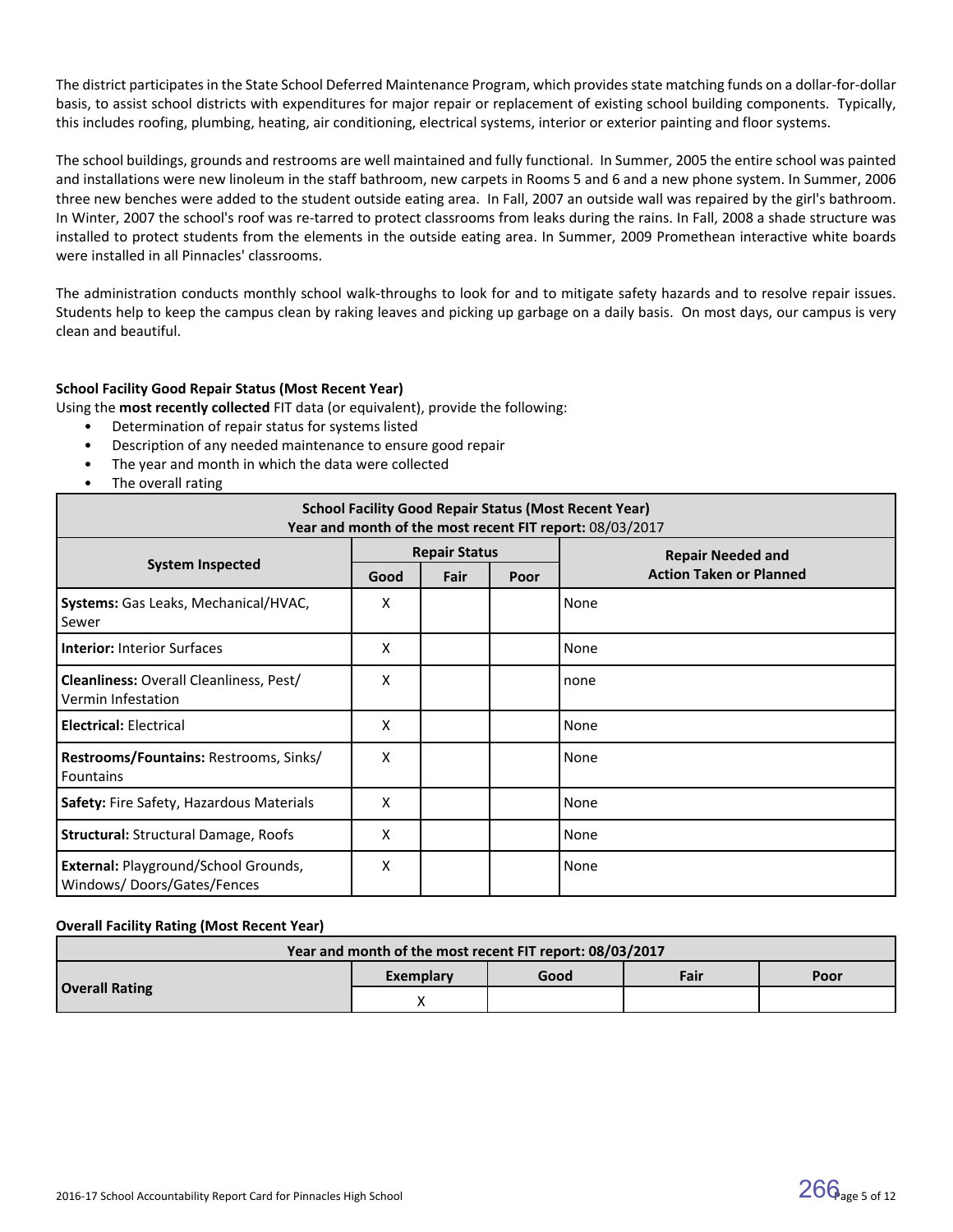# **B. Pupil Outcomes**

# **State Priority: Pupil Achievement**

The SARC provides the following information relevant to the State priority: Pupil Achievement (Priority 4):

- **Statewide assessments** (i.e., California Assessment of Student Performance and Progress [CAASPP] System, which includes the Smarter Balanced Summative Assessments for students in the general education population and the California Alternate Assessments [CAAs] for English language arts/literacy [ELA] and mathematics given in grades three through eight and grade eleven. Only eligible students may participate in the administration of the CAAs. CAAs items are aligned with alternate achievement standards, which are linked with the Common Core State Standards [CCSS] for students with the most significant cognitive disabilities); and
- The percentage of students who have successfully completed courses that satisfy the requirements for entrance to the University of California and the California State University, or career technical education sequences or programs of study.

# **CAASPP Test Results in English Language Arts/Literacy (ELA) and Mathematics for All Students Grades Three through Eight and Grade Eleven**

|                                                                            | Percent of Students Meeting or Exceeding the State Standards<br>$\left(\frac{\text{grades}}{3-8}\right)$ and 11) |         |                 |         |              |         |  |
|----------------------------------------------------------------------------|------------------------------------------------------------------------------------------------------------------|---------|-----------------|---------|--------------|---------|--|
| <b>Subject</b>                                                             | <b>School</b>                                                                                                    |         | <b>District</b> |         | <b>State</b> |         |  |
|                                                                            | 2015-16                                                                                                          | 2016-17 | 2015-16         | 2016-17 | 2015-16      | 2016-17 |  |
| <b>English Language Arts/Literacy</b><br>$\frac{1}{2}$ (grades 3-8 and 11) |                                                                                                                  | 0       | 32              | 32      | 48           | 48      |  |
| <b>Mathematics</b><br>$\sqrt{grades}$ 3-8 and 11)                          |                                                                                                                  | 0       | 20              | 18      | 36           | 37      |  |

Note: Percentages are not calculated when the number of students tested is ten or less, either because the number of students in this category is too small for statistical accuracy or to protect student privacy.

#### **CAASPP Test Results in ELA by Student Group Grades Three through Eight and Grade Eleven (School Year 2016-17)**

| <b>Student Group</b>                   | <b>Total</b><br><b>Enrollment</b>     | <b>Number</b><br><b>Tested</b>        | Percent<br><b>Tested</b> | Percent<br><b>Met or Exceeded</b> |
|----------------------------------------|---------------------------------------|---------------------------------------|--------------------------|-----------------------------------|
| <b>All Students</b>                    | 26                                    | 22                                    | 84.62                    | 0                                 |
| Male                                   | 18                                    | 15                                    | 83.33                    | 0                                 |
| Female                                 |                                       | $\hspace{0.05cm}$ – $\hspace{0.05cm}$ | $- -$                    |                                   |
| <b>Hispanic or Latino</b>              | 26                                    | 22                                    | 84.62                    | 0                                 |
| <b>Socioeconomically Disadvantaged</b> | 24                                    | 21                                    | 87.5                     | $\Omega$                          |
| <b>Students with Disabilities</b>      | $\hspace{0.05cm}$ – $\hspace{0.05cm}$ | $- -$                                 | $- -$                    | --                                |
| <b>Foster Youth</b>                    | --                                    | $\hspace{0.05cm}$ – $\hspace{0.05cm}$ | --                       |                                   |

Note: ELA test results include the Smarter Balanced Summative Assessment and the CAA. The "Percent Met or Exceeded" is calculated by taking the total number of students who met or exceeded the standard on the Smarter Balanced Summative Assessment plus the total number of students who met the standard (i.e., achieved Level 3–Alternate) on the CAAs divided by the total number of students who participated in both assessments.

Note: Double dashes (--) appear in the table when the number of students is ten or less, either because the number of students in this category is too small for statistical accuracy or to protect student privacy.

Note: The number of students tested includes all students who participated in the test whether they received a score or not; however, the number of students tested is not the number that was used to calculate the achievement level percentages. The achievement level percentages are calculated using only students who received scores.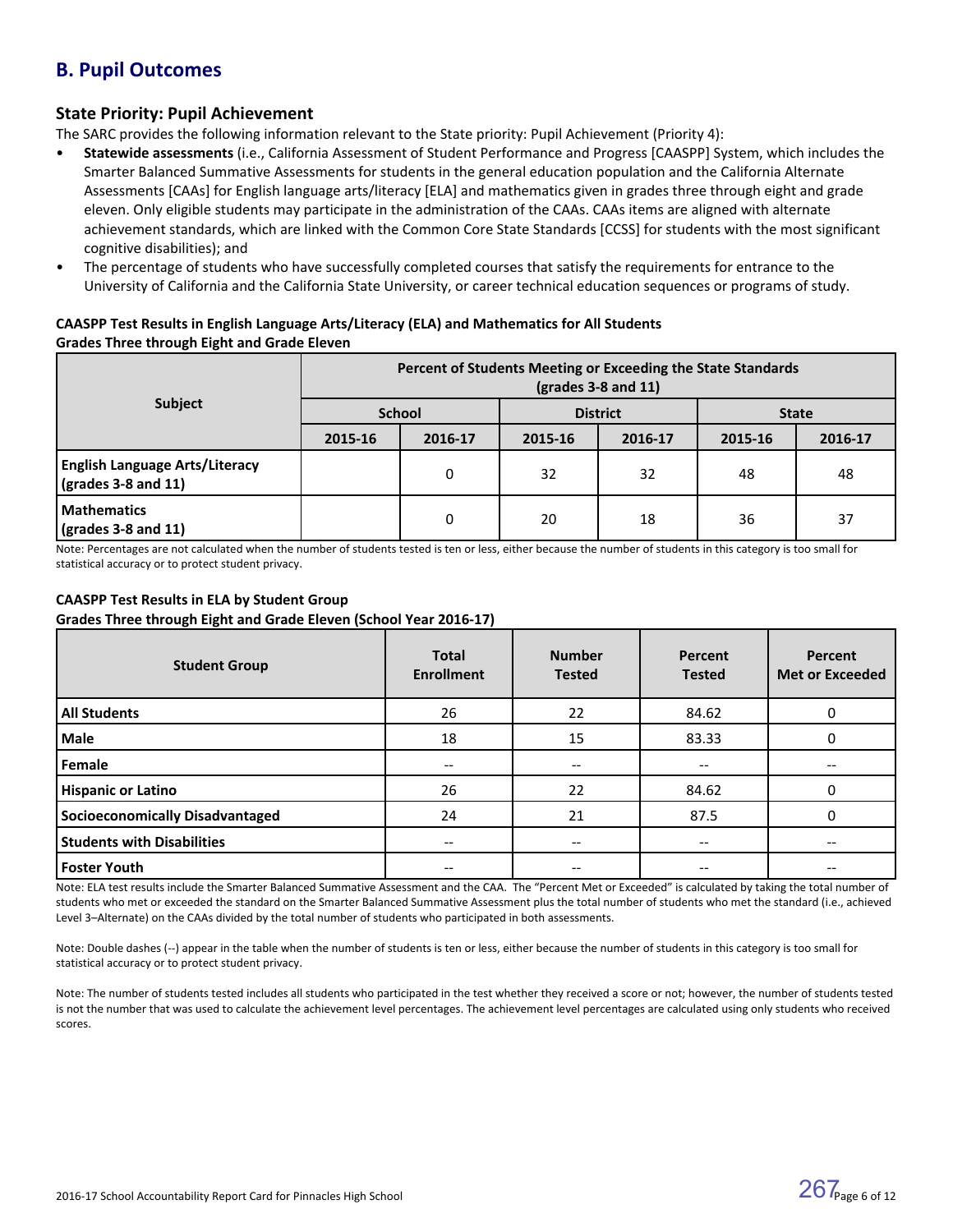# **CAASPP Test Results in Mathematics by Student Group Grades Three through Eight and Grade Eleven (School Year 2016-17)**

| <b>Student Group</b>              | <b>Total</b><br><b>Enrollment</b> | <b>Number</b><br><b>Tested</b>        | Percent<br><b>Tested</b> | Percent<br><b>Met or Exceeded</b> |
|-----------------------------------|-----------------------------------|---------------------------------------|--------------------------|-----------------------------------|
| <b>All Students</b>               | 27                                | 22                                    | 81.48                    |                                   |
| Male                              | 18                                | 15                                    | 83.33                    |                                   |
| Female                            | $- -$                             | $\qquad \qquad -$                     | --                       | --                                |
| <b>Hispanic or Latino</b>         | 27                                | 22                                    | 81.48                    |                                   |
| <b>Students with Disabilities</b> | $- -$                             | $\hspace{0.05cm}$ – $\hspace{0.05cm}$ | --                       | --                                |
| <b>Foster Youth</b>               | --                                | --                                    |                          |                                   |

Note: Mathematics test results include the Smarter Balanced Summative Assessment and the CAA. The "Percent Met or Exceeded" is calculated by taking the total number of students who met or exceeded the standard on the Smarter Balanced Summative Assessment plus the total number of students who met the standard (i.e., achieved Level 3–Alternate) on the CAAs divided by the total number of students who participated in both assessments.

Note: Double dashes (--) appear in the table when the number of students is ten or less, either because the number of students in this category is too small for statistical accuracy or to protect student privacy.

Note: The number of students tested includes all students who participated in the test whether they received a score or not; however, the number of students tested is not the number that was used to calculate the achievement level percentages. The achievement level percentages are calculated using only students who received scores.

# **CAASPP Test Results in Science for All Students**

#### **Grades Five, Eight, and Ten**

|                               | Percent of Students Scoring at Proficient or Advanced |               |         |                 |              |         |  |  |  |
|-------------------------------|-------------------------------------------------------|---------------|---------|-----------------|--------------|---------|--|--|--|
| <b>Subject</b>                |                                                       | <b>School</b> |         | <b>District</b> | <b>State</b> |         |  |  |  |
|                               | 2014-15                                               | 2015-16       | 2014-15 | 2015-16         | 2014-15      | 2015-16 |  |  |  |
| Science (grades 5, 8, and 10) | $\overline{\phantom{m}}$                              | $- -$         | 41      | 32              | 60           | 56      |  |  |  |

Note: Science test results include California Standards Tests (CSTs), California Modified Assessment (CMA), and California Alternate Performance Assessment (CAPA) in grades five, eight, and ten.

Note: Scores are not shown when the number of students tested is ten or less, either because the number of students in this category is too small for statistical accuracy or to protect student privacy.

Note: The 2016-17 data are not available. The California Department of Education is developing a new science assessment based on the Next Generation Science Standards for California Public Schools (CA NGSS). The new California Science Test (CAST) was piloted in spring 2017. The CST and CMA for Science will no longer be administered.

# **Career Technical Education Programs (School Year 2016-17)**

CTE courses offered through the school include, ROP Certified Nursing Assistant, ROP Vocational Nursing, ROP Medical Assisting, ROP Pharmacy Technician, ROP Dental Assistant. Additionally students are routed to CTE classes offered at Soledad High School (next door) which include: ROP Floristry, ROP Veterinary Science, ROP Restaurant Management I and II and ROP Small Business Ownership (Virtual Ent.). Classes are part of a comprehensive effort to sequence students through to a capstone effort.

# **Career Technical Education Participation (School Year 2016-17)**

| <b>Measure</b>                                                                                             |    |  |  |  |  |
|------------------------------------------------------------------------------------------------------------|----|--|--|--|--|
| Number of pupils participating in CTE                                                                      |    |  |  |  |  |
| % of pupils completing a CTE program and earning a high school diploma                                     |    |  |  |  |  |
| of CTE courses sequenced or articulated between the school and institutions of postsecondary education (%) | 0% |  |  |  |  |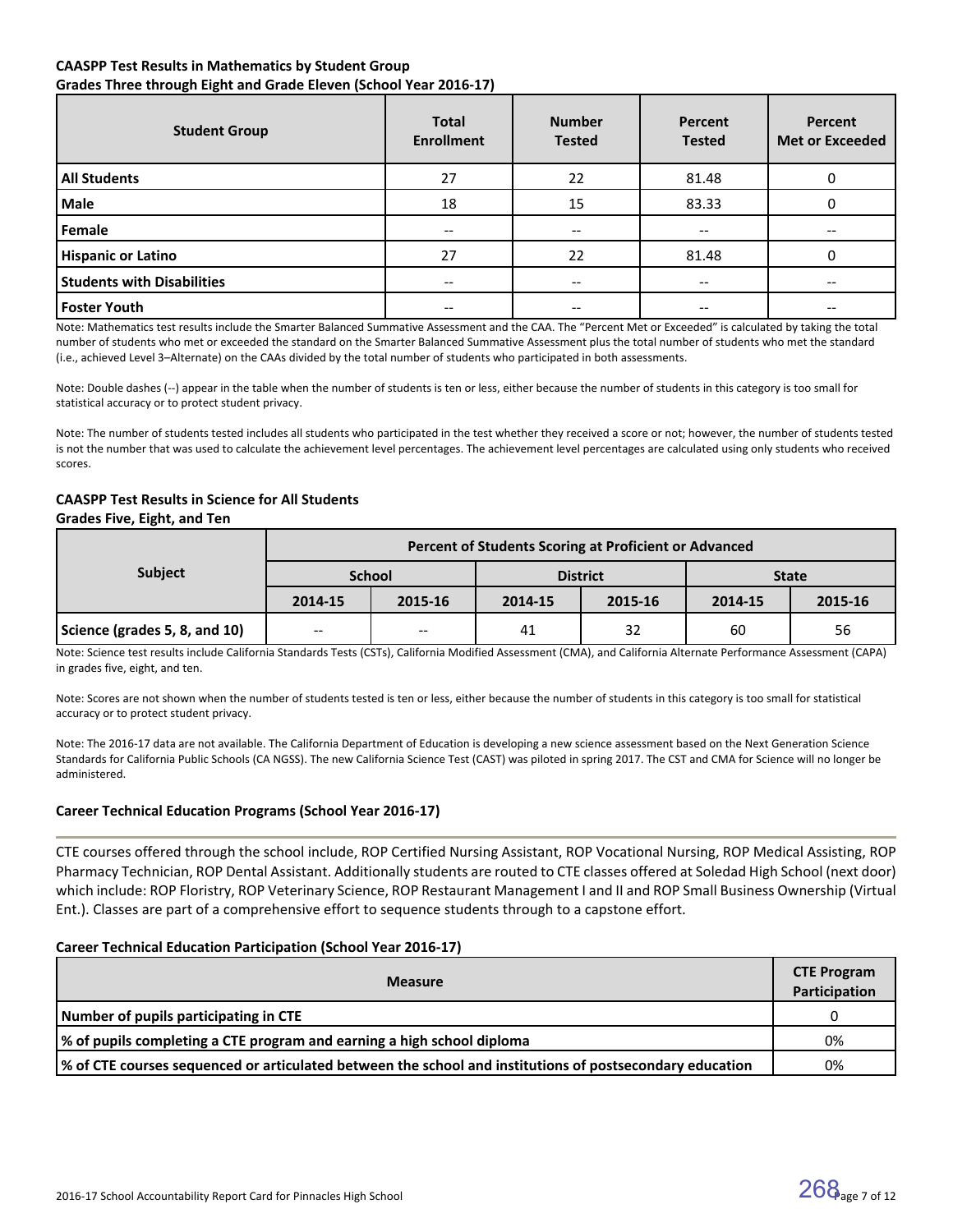# **Courses for University of California (UC) and/or California State University (CSU) Admission**

| <b>UC/CSU Course Measure</b>                                              | Percent |
|---------------------------------------------------------------------------|---------|
| 2016-17 Pupils Enrolled in Courses Required for UC/CSU Admission          | 100     |
| 2015-16 Graduates Who Completed All Courses Required for UC/CSU Admission |         |

# **State Priority: Other Pupil Outcomes**

The SARC provides the following information relevant to the State priority: Other Pupil Outcomes (Priority 8):

Pupil outcomes in the subject areas of physical education.

#### **California Physical Fitness Test Results (School Year 2016-17)**

| Grade | <b>Percent of Students Meeting Fitness Standards</b> |                              |                             |  |  |  |  |  |
|-------|------------------------------------------------------|------------------------------|-----------------------------|--|--|--|--|--|
| Level | <b>Four of Six Standards</b>                         | <b>Five of Six Standards</b> | <b>Six of Six Standards</b> |  |  |  |  |  |

Note: Percentages are not calculated when the number of students tested is ten or less, either because the number of students in this category is too small for statistical accuracy or to protect student privacy.

# **C. Engagement**

# **State Priority: Parental Involvement**

The SARC provides the following information relevant to the State priority: Parental Involvement (Priority 3):

• Efforts the school district makes to seek parent input in making decisions for the school district and each schoolsite.

# **Opportunities for Parental Involvement (School Year 2017-18)**

A parent/guardian must attend the initial enrollment conference at the school with their student. School Site Council meetings are held quarterly. An English Language Advisory Council (ELAC) is also held quarterly. Parents/guardians are encouraged to request appointments with the principal or counselor whenever they have a concern about their student. Progress reports are distributed quarterly by mail. Student Study Team meetings are held by request of staff or parents/guardians. All parents are invited and encouraged to attend by formal written invitation and personal phone calls. Parents/Guardians are encouraged to visit the school and to become involved in all activities. Teachers send out mid-quarter progress reports and when students are falling behind Parents/Guardians are asked to participate in a meeting. . All Parents/Guardians are encouraged to either call or email her or her child's teacher whenever they would like a progress. Our Principal and counselor make home visits to check up on students and to assist families with information and referral to social service agencies.

# **State Priority: Pupil Engagement**

The SARC provides the following information relevant to the State priority: Pupil Engagement (Priority 5):

- High school dropout rates; and
- High school graduation rates.

# **Dropout Rate and Graduation Rate (Four-Year Cohort Rate)**

|                        |         | <b>School</b> |         |         | <b>District</b> |         | <b>State</b> |         |         |
|------------------------|---------|---------------|---------|---------|-----------------|---------|--------------|---------|---------|
| <b>Indicator</b>       | 2013-14 | 2014-15       | 2015-16 | 2013-14 | 2014-15         | 2015-16 | 2013-14      | 2014-15 | 2015-16 |
| Dropout Rate           | 30.8    | 26.3          | 7.7     | 11.9    | 10.6            | 4.1     | 11.5         | 10.7    | 9.7     |
| <b>Graduation Rate</b> | 15.38   | 57.89         | 76.92   | 79.6    | 85.2            | 93.4    | 80.95        | 82.27   | 83.77   |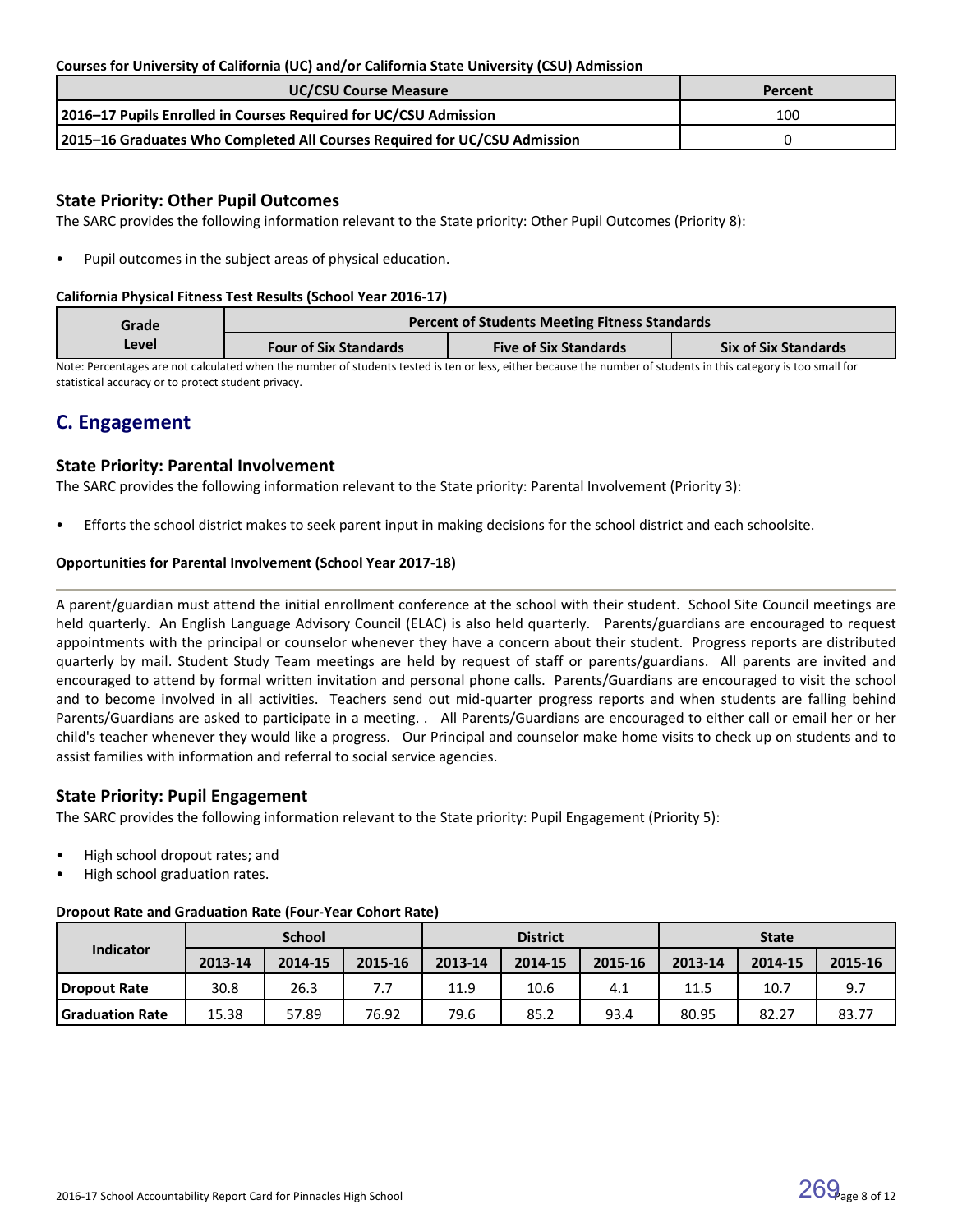#### **Completion of High School Graduation Requirements - Graduating Class of 2016 (One-Year Rate)**

|                                         | <b>Graduating Class of 2016</b> |                 |              |  |  |  |
|-----------------------------------------|---------------------------------|-----------------|--------------|--|--|--|
| Group                                   | <b>School</b>                   | <b>District</b> | <b>State</b> |  |  |  |
| <b>All Students</b>                     | 100                             | 98.4            | 87.11        |  |  |  |
| <b>Black or African American</b>        | 0                               | 100             | 79.19        |  |  |  |
| American Indian or Alaska Native        | 0                               | 0               | 80.17        |  |  |  |
| Asian                                   | 0                               | 100             | 94.42        |  |  |  |
| <b>Filipino</b>                         | 0                               | 100             | 93.76        |  |  |  |
| <b>Hispanic or Latino</b>               | 100                             | 98.29           | 84.58        |  |  |  |
| <b>Native Hawaiian/Pacific Islander</b> | 0                               | 0               | 86.57        |  |  |  |
| White                                   | 100                             | 100             | 90.99        |  |  |  |
| <b>Two or More Races</b>                | 0                               | 100             | 90.59        |  |  |  |
| <b>Socioeconomically Disadvantaged</b>  | 100                             | 100             | 63.9         |  |  |  |
| <b>English Learners</b>                 | 100                             | 73.33           | 55.44        |  |  |  |
| <b>Students with Disabilities</b>       | 100                             | 100             | 85.45        |  |  |  |
| <b>Foster Youth</b>                     | 0                               | 0               | 68.19        |  |  |  |

# **State Priority: School Climate**

The SARC provides the following information relevant to the State priority: School Climate (Priority 6):

- Pupil suspension rates;
- Pupil expulsion rates; and
- Other local measures on the sense of safety.

#### **Suspensions and Expulsions**

|                    | <b>School</b> |         |         | <b>District</b> |         |         | <b>State</b> |         |         |
|--------------------|---------------|---------|---------|-----------------|---------|---------|--------------|---------|---------|
| Rate               | 2014-15       | 2015-16 | 2016-17 | 2014-15         | 2015-16 | 2016-17 | 2014-15      | 2015-16 | 2016-17 |
| <b>Suspensions</b> | 22.0          | 19.6    | 10.1    | 3.2             | 3.9     | 4.3     | 3.8          | 3.7     | 3.6     |
| <b>Expulsions</b>  | 0.0           | 0.0     | 0.0     | 0.0             | 0.0     | 0.0     | 0.1          | 0.1     | 0.1     |

# **School Safety Plan (School Year 2017-18)**

Schools have developed comprehensive safety plans that meet state requirements. The plans include procedures for handling disasters, safe entry and exit of students, serious disciplinary problems, sexual harassment, child abuse reporting and school dress codes. Schools have revised, as an on-going process, their comprehensive safety plans, to meet state requirements. Staff is provided on-going training and information about current health or safety threats and revised emergency procedures as necessary. Parents/guardians are sent updated information on how to plan and prepare for an emergency and are invited to trainings and workshops related to disaster preparedness and safety. The administration conducts monthly school walk-throughs to look for and to mitigate safety hazards and to resolve repair issues.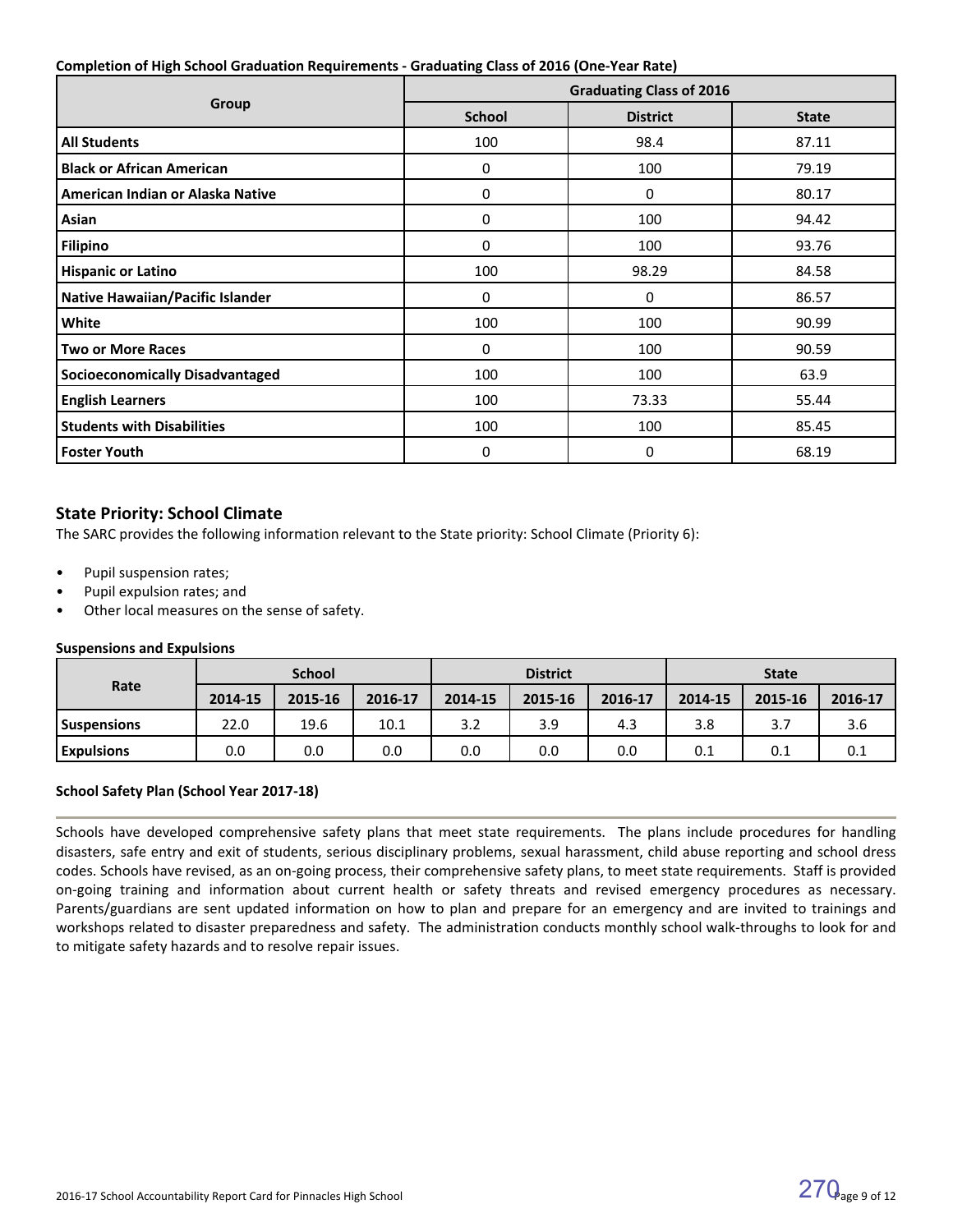# **D. Other SARC Information**

The information in this section is required to be in the SARC but is not included in the state priorities for LCFF.

#### **Federal Intervention Program (School Year 2017-18)**

| <b>Indicator</b>                                           | <b>School</b> | <b>District</b> |
|------------------------------------------------------------|---------------|-----------------|
| <b>Program Improvement Status</b>                          | Not in PI     | $In$ PI         |
| <b>First Year of Program Improvement</b>                   |               | 2007-2008       |
| Year in Program Improvement*                               |               | Year 3          |
| Number of Schools Currently in Program Improvement         | N/A           |                 |
| <b>Percent of Schools Currently in Program Improvement</b> | N/A           | 62.5            |

Note: Cells with N/A values do not require data.

# **Average Class Size and Class Size Distribution (Secondary)**

|                       | 2014-15                     |                             |       | 2015-16 |                             |          |                             | 2016-17 |                             |                             |       |       |
|-----------------------|-----------------------------|-----------------------------|-------|---------|-----------------------------|----------|-----------------------------|---------|-----------------------------|-----------------------------|-------|-------|
| Avg.<br>Subject       |                             | <b>Number of Classrooms</b> |       | Avg.    |                             |          | <b>Number of Classrooms</b> |         |                             | <b>Number of Classrooms</b> |       |       |
|                       | <b>Class</b><br><b>Size</b> | $1 - 22$                    | 23-32 | $33+$   | <b>Class</b><br><b>Size</b> | $1 - 22$ | $23 - 32$                   | $33+$   | <b>Class</b><br><b>Size</b> | $1 - 22$                    | 23-32 | $33+$ |
| English               | 4                           |                             |       |         |                             | 12       |                             |         | 4                           | 8                           |       |       |
| Mathematics           | 10                          | 4                           |       |         | 6                           | 3        |                             |         | 4                           |                             |       |       |
| <b>Science</b>        | 11                          | C.                          |       |         | 3                           |          |                             |         |                             | 3                           |       |       |
| <b>Social Science</b> | q                           | 3                           |       |         |                             | 4        |                             |         |                             | 3                           |       |       |

Note: Number of classes indicates how many classrooms fall into each size category (a range of total students per classroom). At the secondary school level, this information is reported by subject area rather than grade level.

#### **Academic Counselors and Other Support Staff (School Year 2016-17)**

| <b>Title</b>                                               | <b>Number of FTE</b><br><b>Assigned to School</b> | <b>Average Number of Students per</b><br><b>Academic Counselor</b> |
|------------------------------------------------------------|---------------------------------------------------|--------------------------------------------------------------------|
| <b>Academic Counselor</b>                                  |                                                   | 45                                                                 |
| <b>Counselor (Social/Behavioral or Career Development)</b> | 0                                                 | N/A                                                                |
| Library Media Teacher (Librarian)                          | 0                                                 | N/A                                                                |
| <b>Library Media Services Staff (Paraprofessional)</b>     | $\Omega$                                          | N/A                                                                |
| Psychologist                                               | 0.5                                               | N/A                                                                |
| <b>Social Worker</b>                                       | .33                                               | N/A                                                                |
| <b>Nurse</b>                                               | 0.125                                             | N/A                                                                |
| Speech/Language/Hearing Specialist                         | 0.125                                             | N/A                                                                |
| <b>Resource Specialist</b>                                 | $\Omega$                                          | N/A                                                                |
| Other<br>$\cdot$ $\cdot$ $\cdot$ $\cdot$                   | 0                                                 | N/A                                                                |

Note: Cells with N/A values do not require data.

\*One Full Time Equivalent (FTE) equals one staff member working full time; one FTE could also represent two staff members who each work 50 percent of full time.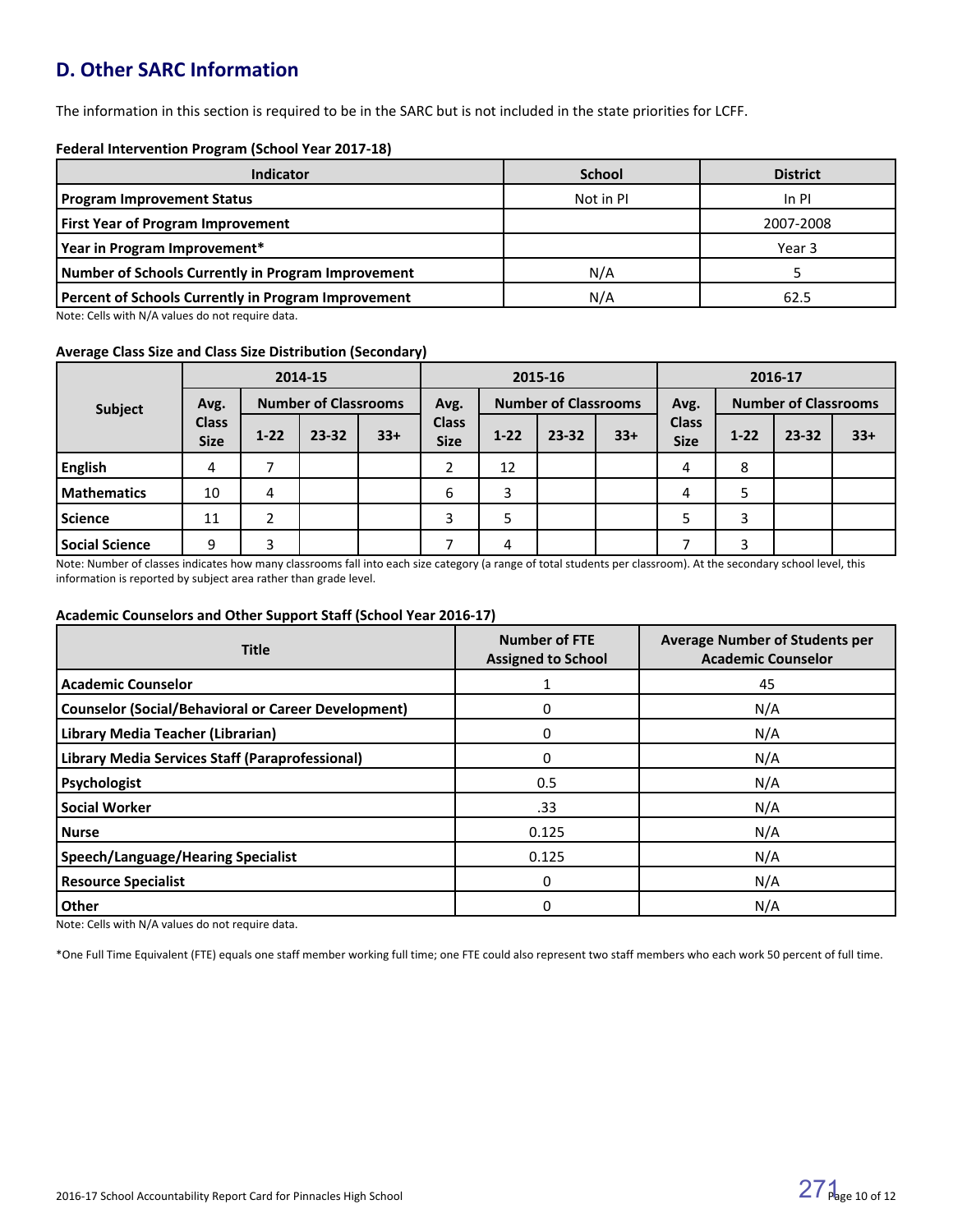#### **Expenditures per Pupil and School Site Teacher Salaries (Fiscal Year 2015-16)**

|                                                     | <b>Expenditures Per Pupil</b> | Average                            |                               |                                 |
|-----------------------------------------------------|-------------------------------|------------------------------------|-------------------------------|---------------------------------|
| Level                                               | <b>Total</b>                  | Supplemental/<br><b>Restricted</b> | Basic/<br><b>Unrestricted</b> | <b>Teacher</b><br><b>Salary</b> |
| School Site                                         | 5,447.32                      | 2,462.53                           | 2,984.79                      | \$61,796                        |
| <b>District</b>                                     | N/A                           | N/A                                | \$4,882.54                    | \$67,532                        |
| <b>Percent Difference: School Site and District</b> | N/A                           | N/A                                | $-38.9$                       | $-5.3$                          |
| <b>State</b>                                        | N/A                           | N/A                                | \$6,574                       | \$69,649                        |
| Percent Difference: School Site and State           | N/A                           | N/A                                | $-44.2$                       | $-5.3$                          |

Note: Cells with N/A values do not require data.

#### **Types of Services Funded (Fiscal Year 2016-17)**

The district's general fund includes monies for:

- 1. General operations—services, materials and support for general education
- 2. Special Education—programs offering appropriate, individualized education to students with special needs
- 3. Gifted and talented education—specialized learning assistance for students with high ability, achievement or potential
- 4. Special projects—monies from federal, state and local agencies for specific services
- 5. Transportation
- 6. Maintenance and operation
- 7. District administration

#### **Teacher and Administrative Salaries (Fiscal Year 2015-16)**

| Category                                             | <b>District Amount</b> | <b>State Average for Districts In Same Category</b> |
|------------------------------------------------------|------------------------|-----------------------------------------------------|
| <b>Beginning Teacher Salary</b>                      | \$45,942               | \$44,144                                            |
| <b>Mid-Range Teacher Salary</b>                      | \$68,143               | \$69,119                                            |
| <b>Highest Teacher Salary</b>                        | \$98,957               | \$86,005                                            |
| <b>Average Principal Salary (Elementary)</b>         | \$101,348              | \$106,785                                           |
| <b>Average Principal Salary (Middle)</b>             | \$106,971              | \$111,569                                           |
| <b>Average Principal Salary (High)</b>               | \$130,051              | \$121,395                                           |
| <b>Superintendent Salary</b>                         | \$187,200              | \$178,104                                           |
| <b>Percent of Budget for Teacher Salaries</b>        | 30%                    | 34%                                                 |
| <b>Percent of Budget for Administrative Salaries</b> | 7%                     | 6%                                                  |

For detailed information on salaries, see the CDE Certificated Salaries & Benefits Web page at [http://www.cde.ca.gov/ds/fd/cs/.](http://www.cde.ca.gov/ds/fd/cs/)